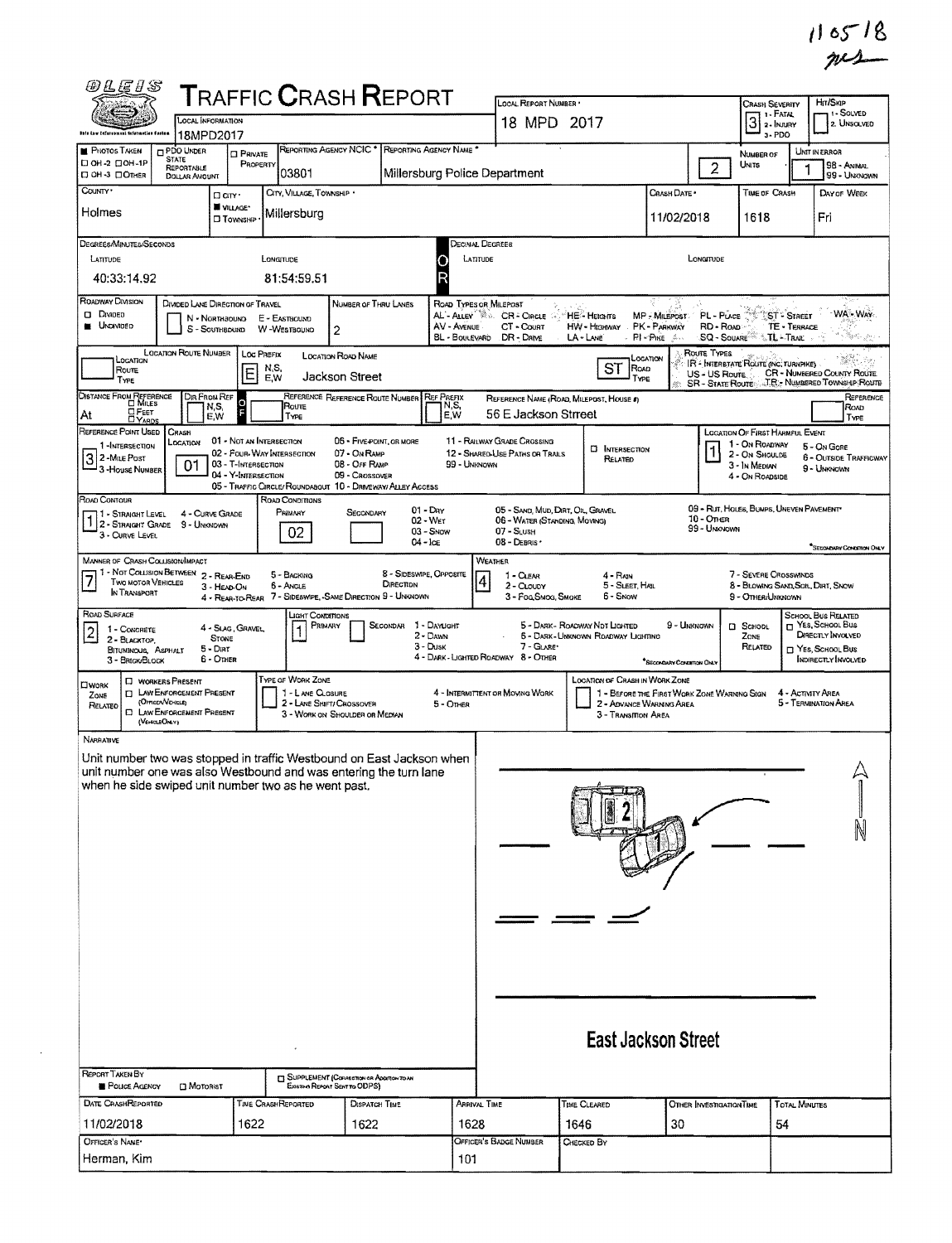| 04E1S                                                   |                                                | <b>NIT</b>                                                  |                            |                                                                                |                                           |                                                                                                          |                                 |                                                           |                                                                                              | LOCAL REPORT NUMBER                                                                            |                                                       |              |                                                                                                                              |  |  |
|---------------------------------------------------------|------------------------------------------------|-------------------------------------------------------------|----------------------------|--------------------------------------------------------------------------------|-------------------------------------------|----------------------------------------------------------------------------------------------------------|---------------------------------|-----------------------------------------------------------|----------------------------------------------------------------------------------------------|------------------------------------------------------------------------------------------------|-------------------------------------------------------|--------------|------------------------------------------------------------------------------------------------------------------------------|--|--|
|                                                         |                                                |                                                             |                            |                                                                                |                                           |                                                                                                          | 18 MPD 2017                     |                                                           |                                                                                              |                                                                                                |                                                       |              |                                                                                                                              |  |  |
| UNT NUMBER                                              |                                                |                                                             |                            | OWNER NAME: LAST, FIRST, MIDDLE ( C) SAME AS DRIVER )                          |                                           |                                                                                                          |                                 |                                                           | OWNER PHONE NUMBER                                                                           |                                                                                                | <b>DAMAGE SCALE</b>                                   |              | DAMAGE AREA<br>FRONT                                                                                                         |  |  |
|                                                         |                                                | Bednarczuk, Robert, S                                       |                            |                                                                                |                                           |                                                                                                          |                                 |                                                           | 740-453-3688                                                                                 |                                                                                                | $\overline{2}$                                        |              |                                                                                                                              |  |  |
| OWNER ADDRESS: CITY, STATE, ZIP                         |                                                |                                                             | <b>CISAME AS DRIVER</b> )  |                                                                                |                                           |                                                                                                          |                                 |                                                           | 1 - None<br>о                                                                                |                                                                                                |                                                       |              |                                                                                                                              |  |  |
|                                                         |                                                | 36 Poplar Drive, Zanesville, OH 43701                       |                            |                                                                                |                                           |                                                                                                          |                                 |                                                           |                                                                                              |                                                                                                |                                                       |              |                                                                                                                              |  |  |
| LP STATE LICENSE PLATE NUMBER                           |                                                |                                                             |                            |                                                                                |                                           |                                                                                                          | # Occupants                     | 2 - MINOR                                                 |                                                                                              |                                                                                                |                                                       |              |                                                                                                                              |  |  |
| OН                                                      | BA33SD                                         |                                                             |                            | 1YVHP80CS85M44961                                                              |                                           |                                                                                                          | 2                               | 3 - FUNCTIONAL                                            |                                                                                              | ㅁ<br>o                                                                                         |                                                       |              |                                                                                                                              |  |  |
| <b>VEHICLE YEAR</b>                                     |                                                | <b>VEHICLE MAKE</b>                                         |                            |                                                                                |                                           | <b>VEHICLE MODEL</b>                                                                                     |                                 | VEHICLE COLOR                                             |                                                                                              |                                                                                                |                                                       |              |                                                                                                                              |  |  |
| 2008                                                    | Mazda                                          |                                                             |                            |                                                                                |                                           | Mazda 6                                                                                                  |                                 |                                                           | SIL                                                                                          |                                                                                                | 4 - Disabung                                          |              |                                                                                                                              |  |  |
| PROOF OF<br><b>INSURANCE</b>                            |                                                | <b>INSURANCE COMPANY</b>                                    |                            |                                                                                |                                           | POLICY NUMBER<br>Towen By                                                                                |                                 |                                                           |                                                                                              | 9 - Unionown                                                                                   |                                                       | а<br>о<br>O  |                                                                                                                              |  |  |
| SHOWN                                                   |                                                | Western Reserve                                             |                            |                                                                                |                                           | WPV 3400213411-7                                                                                         |                                 |                                                           |                                                                                              |                                                                                                |                                                       | REAR         |                                                                                                                              |  |  |
| CARRIER NAME, ADDRESS, CITY, STATE, ZIP                 |                                                |                                                             |                            |                                                                                |                                           |                                                                                                          |                                 |                                                           |                                                                                              |                                                                                                |                                                       |              | CARRIER PHONE                                                                                                                |  |  |
| US DOT                                                  |                                                | VEHICLE WEIGHT GVWR/GCWR                                    |                            |                                                                                |                                           | CARGO BOOY TYPE                                                                                          |                                 |                                                           |                                                                                              | <b>TRAFFICWAY DESCRIPTION</b>                                                                  |                                                       |              |                                                                                                                              |  |  |
|                                                         |                                                |                                                             | 2 - 10,001 To 26,000k Las  | 1 - LESS THAN OR EQUAL TO 10K LBS                                              | 01                                        | 01 - No CARGO BODY TYPE/NOT APPLICABL 09 - POLE<br>02 - Bus/Van (9-15 Seats, Inc Driver) 10 - Cargo Tank |                                 |                                                           |                                                                                              |                                                                                                | 1 - T wo-WAY, Not Divideo                             |              | <b>12 - TWO-WAY, NOT DIMBED, CONTINUOUS LEFT TURN LANE</b>                                                                   |  |  |
| HM PLACARD ID NO.                                       |                                                |                                                             | 3 - MORE THAN 26,000K LBS. |                                                                                |                                           | 03 - Bus (16+ Seats, Inc Driver)<br>04 - VEHICLE TOWING ANOTHER VEHICLE                                  |                                 | 11 - FLAT BED<br>12 - Dump                                |                                                                                              |                                                                                                |                                                       |              | 3 - Two-Way, DMDED, UNPROTECTED (PAINTED OR GRASS >4FT.) MEDIA                                                               |  |  |
|                                                         |                                                |                                                             |                            |                                                                                |                                           | 05 - Locang<br>06 - INTERMODAL CONTAINER CHASIS                                                          |                                 | 13 - CONCRETE MIXER                                       |                                                                                              |                                                                                                | 5 - ONE-WAY TRAFFICWAY                                |              | 4 - T WO-WAY, DIVIDED, POSITIVE MEDIANBARRIER                                                                                |  |  |
|                                                         | <b>HM CLASS</b>                                | <b>CI RELATED</b>                                           | HAZARDOUS MATERIAL         |                                                                                |                                           | 07 - CARGO VAN ENCLOSED BOX                                                                              |                                 | 14 - AUTO TRANSPORTER<br>15 - GARBAGE /REFUSE             |                                                                                              | CI HIT / Skip UNIT                                                                             |                                                       |              |                                                                                                                              |  |  |
|                                                         | NUMBER                                         |                                                             |                            |                                                                                |                                           | 08 - GRAIN, CHIPS, GRAVEL                                                                                |                                 | 99 - OTHER/UNKNOWN                                        |                                                                                              |                                                                                                |                                                       |              |                                                                                                                              |  |  |
| NON-MOTORIST LOCATION PRIOR TO IMPACT                   |                                                | 01 - INTERSECTION - MARKED CROSSWAL                         |                            | Type or Use                                                                    |                                           | UNIT TYPE                                                                                                |                                 |                                                           |                                                                                              |                                                                                                |                                                       |              | PASSENGER VEHICLES (LESS THAN PPASSENGERS MEDIMEANY TRUCKS OR COMBO UNITS > 10K LBS BUS/VAN/LIMO(9 OR MORE INCLUDING DRIVER) |  |  |
|                                                         | 03 - INTERSECTION OTHER                        | 02 - INTERSECTION - NO CROSSWALK                            |                            | $\mathbf{1}$                                                                   |                                           | 03<br>01 - Sub-COMPACT                                                                                   |                                 |                                                           |                                                                                              |                                                                                                |                                                       |              | 13 - SINGLE UNIT TRUCK OR VAN 2AXLE, 6 TIRES 21 - BUS/VAN (9-15 SEATE, INC DRIVER)                                           |  |  |
|                                                         |                                                | 04 - MIDBLOCK - MARKED CROSSWALK                            |                            | 1 - PERSONAL                                                                   |                                           | 02 - COMPACT<br>99 - UNKNOWN 03 - MID SIZE                                                               |                                 |                                                           |                                                                                              | 14 - SINGLE UNIT TRUCK; 3+ AXLES                                                               |                                                       | Nov-Motorist | 22 - Bus (16+ Seate, Inc Driver)                                                                                             |  |  |
|                                                         | 06 - BICYCLE LANE                              | 05 - TRAVEL LANE - OTHER LOCATION                           |                            | 2 - COMMERCIAL                                                                 |                                           | or Hit/Skip<br>04 - FULL SIZE<br>05 - Mingvan                                                            |                                 |                                                           |                                                                                              | 15 - SINGLE UNIT TRUCK / TRAILER<br>16 - TRUCK/TRACTOR (BOBTAL)                                |                                                       |              | 23 - ANIMAL WITH RIDER                                                                                                       |  |  |
|                                                         | 07 - SHOULDER/ROADSIDE<br>08 - SIDEWALK        |                                                             |                            | 3 - GOVERNMENT                                                                 |                                           | 06 - Sport Uttury Venicle                                                                                |                                 |                                                           | 18 - TRACTOR/DOUBLE                                                                          | 17 - TRACTOR/SEMI-TRAILER                                                                      |                                                       |              | 24 - ANIMAL WITH BUGGY, WAGON, SURREY<br>25 - BICYCLE/PEDACYCUST                                                             |  |  |
|                                                         |                                                | 09 - MEDIAN/CROSSING ISLAND                                 |                            | <b>D IN EMERGENCY</b>                                                          |                                           | 07 - Prokup<br>08 - VAN                                                                                  |                                 | 19 - Tractor/Triples                                      | 20 - OTHER MEOIHEAVY VEHICLE                                                                 |                                                                                                | 26 - PEDESTRIAN/SKATER<br>27 - OTHER NON-MOTORIST     |              |                                                                                                                              |  |  |
|                                                         | 10 - DRIVE WAY ACCESS                          | 11 - SHARED-USE PATH OR TRAIL                               |                            | RESPONSE                                                                       | 09 - MOTORCYCLE<br>10 - Motorizeo Bicycle |                                                                                                          |                                 |                                                           |                                                                                              |                                                                                                |                                                       |              |                                                                                                                              |  |  |
|                                                         | 12 - NON-TRAFFICWAY AREA<br>99 - OTHER/UNKNOWN |                                                             |                            |                                                                                |                                           | 11 - SNOWMDBILE/ATV<br>12 - OTHER PASSENGER VEHICLE                                                      |                                 |                                                           | HAS HM PLACARD                                                                               |                                                                                                |                                                       |              |                                                                                                                              |  |  |
| SPECIAL FUNCTION 01 - NONE                              |                                                |                                                             |                            | 09 - AMBULANCE                                                                 |                                           | 17 - FARM VEHICLE                                                                                        |                                 | MOST DAMAGED AREA                                         |                                                                                              |                                                                                                |                                                       |              | ACTION                                                                                                                       |  |  |
| 01                                                      | $02 - T$ AXI                                   | 03 - RENTAL TRUCK (OVER 10KLBS)                             |                            | 10 - Fine<br>11 - HIGHWAY/MAINTENANCE                                          |                                           | 18 - FARM EQUIPMENT<br>19 - Мотояноме                                                                    | 04.                             | 01 - None                                                 |                                                                                              | 08 - LEFT SIDE                                                                                 |                                                       | 99 - Unknown | 1 - Non-Contact                                                                                                              |  |  |
|                                                         |                                                | 04 - Bus - School (Public or Private) 12 - Milltary         |                            |                                                                                |                                           | 20 - Gour CART                                                                                           |                                 | 02 - CENTER FRONT<br>03 - RIGHT FRONT                     |                                                                                              | 09 - LEFT FRONT<br>10 - TOP ANO WINDOWS                                                        |                                                       |              | <u>[3]</u><br>2 - Non-Colusion<br>3 - STRIKING                                                                               |  |  |
|                                                         | 05 - Bus - Transit<br>06 - Bus - Charter       |                                                             |                            | 13 - Pouce<br>14 - Pusuc Ununy                                                 |                                           | 21 - Train<br>22 - OTHER (EXPLUMINANMERATIVE)                                                            |                                 | MPACT ARE 04 - RIGHT SIDE<br>05 - Right Rean              |                                                                                              | 11 - UNDERCARRIAGE<br>12 - LOAD/TRAILER                                                        |                                                       |              | 4 - Struck<br>5 - STRIKING/STRUCK                                                                                            |  |  |
|                                                         | 07 - Bus - SHUTTLE<br>08 - Bus - OTHER         |                                                             |                            | 15 - OTHER GOVERNMENT<br>16 - CONSTRUCTION EOIP,                               |                                           |                                                                                                          | 04                              | 06 - REAR CENTER<br>07 - LEFT REAR                        |                                                                                              | 13 - TOTAL (ALL AREAS)<br>14 - OTHER                                                           |                                                       |              | 9 - Unknown                                                                                                                  |  |  |
| PRE- CRASH ACTIONS                                      |                                                |                                                             |                            |                                                                                |                                           |                                                                                                          |                                 |                                                           |                                                                                              |                                                                                                |                                                       |              |                                                                                                                              |  |  |
| 04                                                      |                                                | MOTORIST                                                    |                            |                                                                                |                                           |                                                                                                          |                                 | Non-Motorist                                              |                                                                                              |                                                                                                |                                                       |              |                                                                                                                              |  |  |
|                                                         |                                                | 01 - STRAIGHT AHEAD<br>02 - BACKING                         |                            | 07 - MAKING LI-TURN<br>08 - ENTERING TRAFFIC LANE                              |                                           | 13 - Negotiating a Curve<br>14 - OTHER MOTORIST ACTIO                                                    |                                 |                                                           |                                                                                              | 15 - ENTERING OR CROSSING SPECIFIED LOCATIO<br>16 - WALKING RUNNING, JOGGING, PLAYING, CYCLING |                                                       |              | 21 - OTHER NON-MOTORIST ACTION                                                                                               |  |  |
| 99 - UNKNOWN                                            |                                                | 03 - CHANGING LANES                                         |                            | 09 - LEAVING TRAFFIC LANE                                                      |                                           |                                                                                                          |                                 |                                                           | 17 - Working                                                                                 |                                                                                                |                                                       |              |                                                                                                                              |  |  |
|                                                         |                                                | 04 - OVERTAKING/PASSING<br>05 - MAKING RIGHT TURN           |                            | 10 - PARKED<br>11 - Slowing on Stopped in Traffic                              |                                           |                                                                                                          |                                 |                                                           | 18 - PUSHING VEHICLE                                                                         | 19 - APPROACHING OR LEAVING VEHICLE                                                            |                                                       |              |                                                                                                                              |  |  |
|                                                         |                                                | 06 - MAKING LEFT TURN                                       |                            | 12 - DRIVERLESS                                                                |                                           |                                                                                                          |                                 |                                                           | 20 - STANDING                                                                                |                                                                                                |                                                       |              |                                                                                                                              |  |  |
| <b>CONTRIBUTING CIRCUMSTANCE</b><br>Primary             |                                                | MOTORIST                                                    |                            |                                                                                |                                           |                                                                                                          |                                 | NON-MOTORIST                                              |                                                                                              |                                                                                                | <b>VEHICLE DEFECTS</b>                                |              |                                                                                                                              |  |  |
|                                                         |                                                | 01 - None                                                   |                            | 11 - IMPROPER BACKING                                                          |                                           |                                                                                                          |                                 | 22 - NONE                                                 |                                                                                              |                                                                                                |                                                       |              | 01 - TURN SIGNALS<br>02 - HEAD LAMPS                                                                                         |  |  |
| 17                                                      |                                                | 02 - FAILURE TO YIELD<br>03 - RAN RED LIGHT                 |                            |                                                                                |                                           | 12 - IMPROPER START FROM PARKED POSITION<br>13 - Stopped or Parkeo ILLEGALLY                             |                                 | 24 - DARTING                                              | 23 - IMPROPER CROSSING<br>03 - TAIL LAMPS<br>04 - BRAKES                                     |                                                                                                |                                                       |              |                                                                                                                              |  |  |
| SECONDARY                                               |                                                | 04 - RAN STOP SIGN<br>05 - Exceeded Speed LIMIT             |                            |                                                                                |                                           | 14 - OPERATING VEHICLE IN NECLIGENT MANNER<br>15 - SWERING TO AVOID (DUE TO EXTERNAL CONDITIONS)         |                                 |                                                           | 25 - LYING ANDJOR ILLEGALLY IN ROADWAY<br>05 - STEERING<br>26 - FALURE TO YIELD RIGHT OF WAY |                                                                                                |                                                       |              |                                                                                                                              |  |  |
|                                                         |                                                | 06 - UNSAFE SPEED<br>07 - IMPROPER TURN                     |                            |                                                                                |                                           | 16 - Wrong Stoe Wrong Way                                                                                |                                 |                                                           | 06 - TIRE BLOWOUT<br>27 - Not Visible (Dark Clothing)<br>07 - WORN OR SLICK TIRES            |                                                                                                |                                                       |              |                                                                                                                              |  |  |
|                                                         |                                                | 08 - LEFT OF CENTER                                         |                            |                                                                                |                                           | 17 - FALURE TO CONTROL<br>18 - Vision OBSTRUCTION                                                        |                                 | 28 - Inattentive                                          | 08 - TRAILER EQUIPMENT DEFECTIVE<br>29 - FAILURE TO OBEY TRAFFIC SIGNS<br>09 - MOTOR TROUBLE |                                                                                                |                                                       |              |                                                                                                                              |  |  |
| 99 - Unknown                                            |                                                | 09 - FOLLOWED TOO CLOSELY/ACDA<br>10 - IMPROPER LANE CHANGE |                            |                                                                                |                                           | 19 - OPERATING DEFECTIVE EQUIPMENT<br>20 - LOAD SHIFTING/FALLING/SPILLING                                |                                 | /SIGNALS/OFFICER<br>30 - Wrong Side of the Ridad          |                                                                                              |                                                                                                |                                                       |              | 10 - DISABLEO FROM PRIOR ACCIDENT<br>11 - OTHER DEFECTS                                                                      |  |  |
|                                                         |                                                | <b>PASSING OFF ROAD</b>                                     |                            |                                                                                |                                           | 21 - OTHER IMPROPER ACTION                                                                               |                                 | 31 - OTHER NON-MOTORIST ACTION                            |                                                                                              |                                                                                                |                                                       |              |                                                                                                                              |  |  |
| SEQUENCE OF EVENTS                                      |                                                |                                                             |                            |                                                                                |                                           | <b>NON-COLLISION EVENTS</b>                                                                              |                                 |                                                           |                                                                                              |                                                                                                |                                                       |              |                                                                                                                              |  |  |
| 20                                                      |                                                |                                                             |                            | 5<br>6                                                                         |                                           | 01 - Overturn/Rollover<br>02 - FIRE/EXPLOSION                                                            |                                 | 06 - EQUIPMENT FAILURE                                    | (BLOWN TIRE, BRAKE FAILURE, ETC)                                                             |                                                                                                | 10 - Cross Median<br>11 - CROSS CENTER LINE           |              |                                                                                                                              |  |  |
| FIRST<br>Harmful.                                       |                                                | Mos.<br>HARMFUL <sup>1</sup>                                |                            | 99 - Unknown                                                                   |                                           | 03 - IMMERSION<br>04 - JACKKNIFE                                                                         |                                 | 07 - SEPARATION OF UNITS<br>08 - RAN OFF ROAD RIGHT       |                                                                                              |                                                                                                | OPPOSITE DIRECTION OF TRAVEL<br>12 - Downhill Runaway |              |                                                                                                                              |  |  |
| EVENT                                                   |                                                | Event                                                       |                            |                                                                                |                                           | 05 - CARGO/EQUIPMENT LOSS OR SHIFT 09 - RAN OFF ROAD LEFT                                                |                                 |                                                           |                                                                                              |                                                                                                | 13 - OTHER NON-COLLISION                              |              |                                                                                                                              |  |  |
|                                                         |                                                | COLLISION WITH PERSON, VEHICLE OR OBJECT NOT FIXED          |                            |                                                                                |                                           | COLLISION WITH FIXED, OBJECT                                                                             |                                 |                                                           |                                                                                              |                                                                                                |                                                       |              |                                                                                                                              |  |  |
| 14 - PEDESTRIAN                                         |                                                |                                                             |                            | 21 - PARKED MOTOR VEHICLE                                                      |                                           | 25 - IMPACT ATTENUATOR/CRASH CUSHION33 - MEDIAN CABLE BARRIER<br>26 - BRIDGE OVERHEAD STRUCTURE          |                                 | 34 - MEDIAN GUARDRAIL BARRIER                             |                                                                                              |                                                                                                | 41 - OTHER POST, POLE<br>OR SUPPORT                   |              | <b>48 - TREE</b><br>49 - FIRE HYDRANT                                                                                        |  |  |
| 15 - PEDALCYCLE<br>16 - RAILWAY VEHICLE (TRAIN, ENGINE) |                                                |                                                             |                            | 22 - WORK ZONE MAINTENANCE EQUIPMENT<br>23 - STRUCK BY FALLING, SHIFTING CARGO |                                           | 27 - BRIDGE PIER OR ABUTMENT<br>28 - BRIDGE PARAPET                                                      |                                 | 35 - MEDIAN CONCRETE BARRIER<br>36 - MEDIAN OTHER BARRIER |                                                                                              |                                                                                                | 42 - CULVERT<br>43 - CURB                             |              | 50 - WORK ZONE MAINTENANCE<br>EQUIPMENT                                                                                      |  |  |
| 17 - Animal - Farm<br>18 - Animal - Deer                |                                                |                                                             |                            | OR ANYTHING SET IN MOTION BY A                                                 |                                           | 29 - Bridge Rail                                                                                         |                                 | 37 - TRAFFIC SIGN POST                                    |                                                                                              |                                                                                                | 44 - Олсн                                             |              | 51 - WALL BUILDING, TUNNEL                                                                                                   |  |  |
| 19 - Annan - Other                                      |                                                |                                                             | <b>MOTOR VEHICLE</b>       | 24 - OTHER MOVABLE OBJECT                                                      |                                           | 30 - GUARDRAIL FACE<br>31 - GUARORAILEND                                                                 |                                 | 38 - Overhead Sign Post<br>39 - LIGHT/LUMINARIES SUPPORT  |                                                                                              |                                                                                                | 45 - EMBANKMENT<br>$46 -$ FENCE                       |              | 52 - OTHER FIXED OBJECT                                                                                                      |  |  |
| 20 - MOTOR VEHICLE IN TRANSPORT                         |                                                |                                                             |                            |                                                                                |                                           | 32 - PORTABLE BARRIER                                                                                    |                                 | 40 - Unury Pous                                           |                                                                                              |                                                                                                | 47 - MALBOX                                           |              |                                                                                                                              |  |  |
| UNIT SPEED                                              |                                                | POSTED SPEED                                                | TRAFFIC CONTROL            |                                                                                |                                           |                                                                                                          |                                 |                                                           |                                                                                              | UNT DIRECTION                                                                                  | 1 - North                                             |              | 5 - NORTHEAST<br>9 - Univirovin                                                                                              |  |  |
| 15                                                      |                                                | 25                                                          | 12.                        | 01 - No Controls<br>02 - S TOP SIGN                                            |                                           | 07 - RALROAD CROSSBUCKS<br>08 - RAILROAD FLASHERS                                                        |                                 | 13 - Crosswalk Lines<br>14 - WALK/DON'T WALK              |                                                                                              | FROM<br>To                                                                                     | 6<br>$2 -$ South<br>$3 - E$ AST                       |              | 6 - NORTHWEST<br>7 - SOUTHEAST                                                                                               |  |  |
| $\Box$ Stated                                           |                                                |                                                             |                            | 03 - YIELD SIGN<br>04 - TRAFFIC SIGNAL                                         |                                           | 09 - RALROAD GATES<br>10 - COSTRUCTION BARRICADE                                                         | 15 - Отнея<br>16 - Not Reported |                                                           |                                                                                              |                                                                                                | 4 - West                                              |              | 8 - Southwest                                                                                                                |  |  |
| <b>ESTIMATED</b>                                        |                                                |                                                             |                            | <b>05 - TRAFFIC FLASHERS</b><br>06 - SCHOOL ZONE                               |                                           | 11 - PERSON (FLAGGER, OFFICER<br><b>12 - PAVEMENT MARKINGS</b>                                           |                                 |                                                           |                                                                                              |                                                                                                |                                                       |              |                                                                                                                              |  |  |
|                                                         |                                                |                                                             |                            |                                                                                |                                           |                                                                                                          |                                 |                                                           |                                                                                              |                                                                                                |                                                       |              |                                                                                                                              |  |  |

 $\mathcal{O}(\mathcal{O})$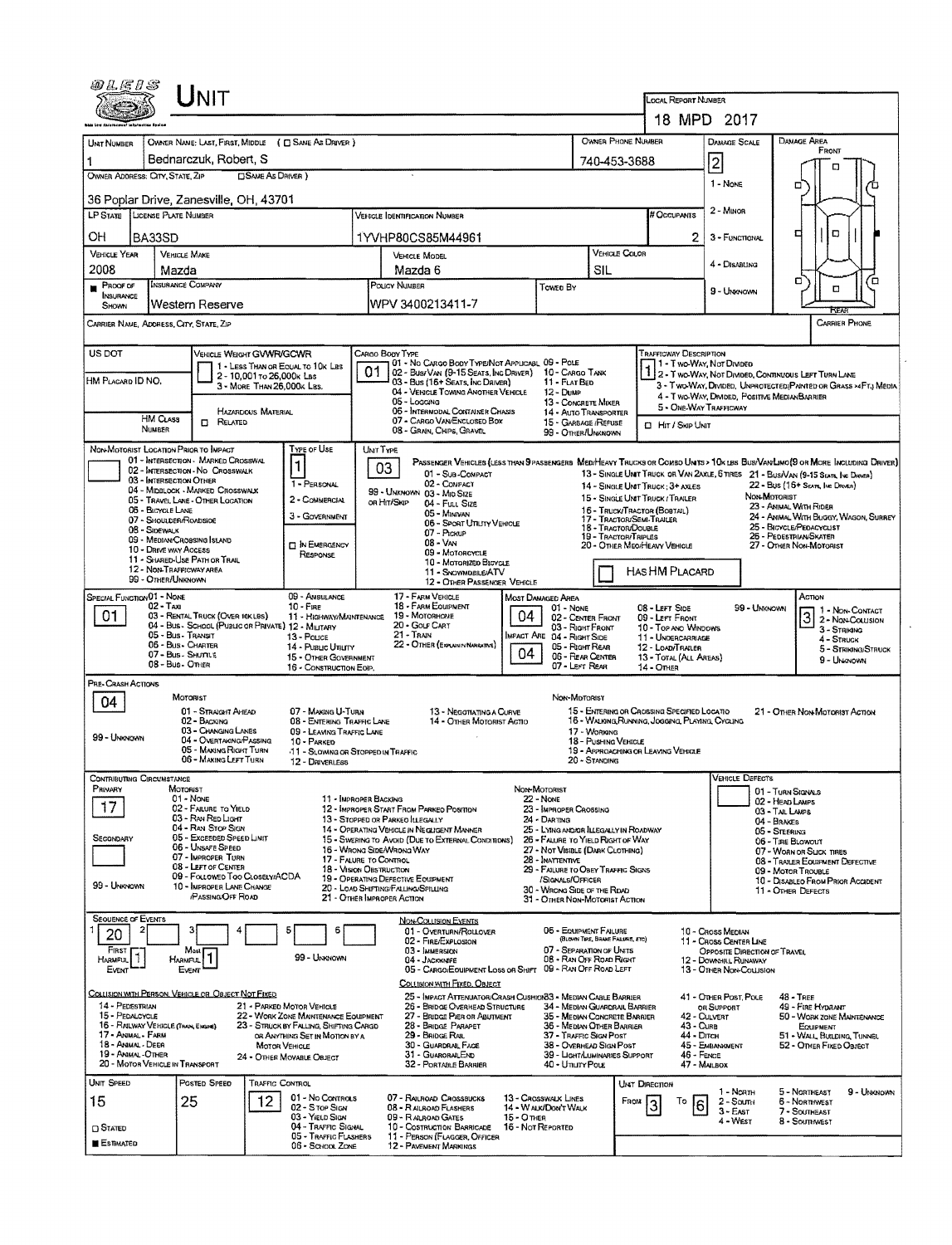|                                                                                                            |                                                                                                  | Unit                                                                                                                                                                                                                                                        |                                                                                                                                                                                                    |                                                                                   |                                                                                                                                                                                                                                                                                                                          |                                                                                                                                                                                                                                                                                                                                             |                                                       | <b>LOCAL REPORT NUMBER</b>                                                                                                                   |                                                                                                                                  |                                                                                                                                                                                                                                                               |  |  |  |  |  |
|------------------------------------------------------------------------------------------------------------|--------------------------------------------------------------------------------------------------|-------------------------------------------------------------------------------------------------------------------------------------------------------------------------------------------------------------------------------------------------------------|----------------------------------------------------------------------------------------------------------------------------------------------------------------------------------------------------|-----------------------------------------------------------------------------------|--------------------------------------------------------------------------------------------------------------------------------------------------------------------------------------------------------------------------------------------------------------------------------------------------------------------------|---------------------------------------------------------------------------------------------------------------------------------------------------------------------------------------------------------------------------------------------------------------------------------------------------------------------------------------------|-------------------------------------------------------|----------------------------------------------------------------------------------------------------------------------------------------------|----------------------------------------------------------------------------------------------------------------------------------|---------------------------------------------------------------------------------------------------------------------------------------------------------------------------------------------------------------------------------------------------------------|--|--|--|--|--|
|                                                                                                            |                                                                                                  |                                                                                                                                                                                                                                                             |                                                                                                                                                                                                    |                                                                                   |                                                                                                                                                                                                                                                                                                                          |                                                                                                                                                                                                                                                                                                                                             |                                                       |                                                                                                                                              | 18 MPD 2017                                                                                                                      |                                                                                                                                                                                                                                                               |  |  |  |  |  |
| <b>UNT NUMBER</b>                                                                                          |                                                                                                  | OWNER NAME: LAST, FIRST, MIDDLE ( C SAME AS DRIVER )                                                                                                                                                                                                        |                                                                                                                                                                                                    |                                                                                   |                                                                                                                                                                                                                                                                                                                          |                                                                                                                                                                                                                                                                                                                                             |                                                       | OWNER PHONE NUMBER                                                                                                                           | DAMAGE SCALE                                                                                                                     | DAMAGE AREA<br>FRONT                                                                                                                                                                                                                                          |  |  |  |  |  |
| $\overline{c}$                                                                                             | Palomo, Abdon,                                                                                   |                                                                                                                                                                                                                                                             |                                                                                                                                                                                                    |                                                                                   |                                                                                                                                                                                                                                                                                                                          | 419-355-8318                                                                                                                                                                                                                                                                                                                                |                                                       | 2                                                                                                                                            |                                                                                                                                  |                                                                                                                                                                                                                                                               |  |  |  |  |  |
| OWNER ADDRESS: CITY, STATE, ZIP                                                                            |                                                                                                  | <b>CISAME AS DRIVER</b> )                                                                                                                                                                                                                                   |                                                                                                                                                                                                    |                                                                                   |                                                                                                                                                                                                                                                                                                                          |                                                                                                                                                                                                                                                                                                                                             |                                                       |                                                                                                                                              | 1 - NONE                                                                                                                         | ъ<br>α                                                                                                                                                                                                                                                        |  |  |  |  |  |
|                                                                                                            | LP STATE LICENSE PLATE NUMBER                                                                    | 2690 E Cole Road, Fremont, OH, 43420                                                                                                                                                                                                                        |                                                                                                                                                                                                    |                                                                                   | VEHICLE IDENTIFICATION NUMBER                                                                                                                                                                                                                                                                                            |                                                                                                                                                                                                                                                                                                                                             |                                                       | # Occupants                                                                                                                                  | 2 - MINOR                                                                                                                        |                                                                                                                                                                                                                                                               |  |  |  |  |  |
| ОH                                                                                                         | <b>HGW2574</b>                                                                                   |                                                                                                                                                                                                                                                             |                                                                                                                                                                                                    |                                                                                   | 3GNAXJEVL114686                                                                                                                                                                                                                                                                                                          |                                                                                                                                                                                                                                                                                                                                             |                                                       |                                                                                                                                              |                                                                                                                                  | a<br>◘<br>n                                                                                                                                                                                                                                                   |  |  |  |  |  |
| <b>VEHICLE YEAR</b>                                                                                        | <b>VEHICLE MAKE</b>                                                                              |                                                                                                                                                                                                                                                             |                                                                                                                                                                                                    |                                                                                   | <b>VEHICLE MODEL</b>                                                                                                                                                                                                                                                                                                     |                                                                                                                                                                                                                                                                                                                                             | VEHICLE COLOR                                         | 2                                                                                                                                            | 3 - FUNCTIONAL                                                                                                                   |                                                                                                                                                                                                                                                               |  |  |  |  |  |
| 2018                                                                                                       | Chevrolet                                                                                        |                                                                                                                                                                                                                                                             |                                                                                                                                                                                                    |                                                                                   | Equinox                                                                                                                                                                                                                                                                                                                  |                                                                                                                                                                                                                                                                                                                                             | GRY                                                   |                                                                                                                                              | 4 - DISABLING                                                                                                                    |                                                                                                                                                                                                                                                               |  |  |  |  |  |
| PROOF OF<br>INSURANCE<br>SHOWN                                                                             | <b>INSURANCE COMPANY</b><br>Progressive                                                          |                                                                                                                                                                                                                                                             |                                                                                                                                                                                                    |                                                                                   | POLICY NUMBER<br>91856008                                                                                                                                                                                                                                                                                                | <b>TOWED BY</b>                                                                                                                                                                                                                                                                                                                             |                                                       |                                                                                                                                              | 9 - UNKNOWN                                                                                                                      | Έ<br>O                                                                                                                                                                                                                                                        |  |  |  |  |  |
|                                                                                                            | Carrier Name, Address, City, State, Zip                                                          |                                                                                                                                                                                                                                                             |                                                                                                                                                                                                    |                                                                                   |                                                                                                                                                                                                                                                                                                                          |                                                                                                                                                                                                                                                                                                                                             | $\bullet$                                             |                                                                                                                                              |                                                                                                                                  | REAR<br>CARRIER PHONE                                                                                                                                                                                                                                         |  |  |  |  |  |
|                                                                                                            |                                                                                                  |                                                                                                                                                                                                                                                             |                                                                                                                                                                                                    |                                                                                   |                                                                                                                                                                                                                                                                                                                          |                                                                                                                                                                                                                                                                                                                                             |                                                       |                                                                                                                                              |                                                                                                                                  |                                                                                                                                                                                                                                                               |  |  |  |  |  |
| US DOT                                                                                                     |                                                                                                  | VEHICLE WEIGHT GWWR/GCWR                                                                                                                                                                                                                                    | 1 - LESS THAN OR EQUAL TO 10K LBS                                                                                                                                                                  | 01                                                                                | Cargo Body Type<br>01 - No CARGO BODY TYPE/NOT APPLICABL 09 - POLE<br>02 - BUS/VAN (9-15 SEATS, INC DRIVER) 10 - CARGO TANK                                                                                                                                                                                              |                                                                                                                                                                                                                                                                                                                                             |                                                       | <b>TRAFFICWAY DESCRIPTION</b>                                                                                                                | 1 - Two-Way, Not Divided                                                                                                         | 7 2 - T WO-WAY, NOT DIVIDED, CONTINUOUS LEFT TURN LANE                                                                                                                                                                                                        |  |  |  |  |  |
| 2 - 10,001 ro 26,000 k Las<br>HM PLACARD ID NO.<br>3 - MORE THAN 26,000K LBS.                              |                                                                                                  |                                                                                                                                                                                                                                                             |                                                                                                                                                                                                    |                                                                                   | 03 - Bus (16+ SEATS, INC DRIVER)<br>04 - VEHICLE TOWING ANOTHER VEHICLE                                                                                                                                                                                                                                                  | 11 - FLAT BED<br>12 - Duse                                                                                                                                                                                                                                                                                                                  |                                                       |                                                                                                                                              |                                                                                                                                  | 3 - T WO-WAY, DIMDED, UNPROTECTED (PAINTED OR GRASS >4FT.) MEDIA                                                                                                                                                                                              |  |  |  |  |  |
| <b>HAZARDOUS MATERIAL</b><br>HM CLASS                                                                      |                                                                                                  |                                                                                                                                                                                                                                                             |                                                                                                                                                                                                    |                                                                                   | 05 - Logging<br>06 - INTERMODAL CONTAINER CHASES                                                                                                                                                                                                                                                                         | 13 - CONCRETE MIXER<br>14 - Auto Transporter                                                                                                                                                                                                                                                                                                |                                                       |                                                                                                                                              | 4 - T WO-WAY, DIVIDED, POSITIVE MEDIANBARRIER<br>5 - ONE-WAY TRAFFICWAY                                                          |                                                                                                                                                                                                                                                               |  |  |  |  |  |
|                                                                                                            | NUMBER                                                                                           | <b>EL RELATED</b>                                                                                                                                                                                                                                           |                                                                                                                                                                                                    |                                                                                   | 07 - CARGO VAN ENGLOSED BOX<br>08 - GRAIN, CHIPS, GRAVEL                                                                                                                                                                                                                                                                 | 15 - GARBAGE / REFUSE<br>99 - OTHER/UNKNOWN                                                                                                                                                                                                                                                                                                 |                                                       | <b>Q</b> HIT / SKIP UNIT                                                                                                                     |                                                                                                                                  |                                                                                                                                                                                                                                                               |  |  |  |  |  |
|                                                                                                            | NON-MOTORIST LOCATION PRIOR TO IMPACT                                                            | 01 - INTERSECTION - MARKED CROSSWAL                                                                                                                                                                                                                         | Type or Use                                                                                                                                                                                        | <b>UNIT TYPE</b>                                                                  |                                                                                                                                                                                                                                                                                                                          |                                                                                                                                                                                                                                                                                                                                             |                                                       |                                                                                                                                              |                                                                                                                                  | PASSENGER VEHICLES (LESS THAN 9 PASSENGERS MED/HEAVY TRUCKS OR COMBO UNITS > 10K LBS BUS/VAN/LIMO(9 OR MORE INCLUDING DRIVER)                                                                                                                                 |  |  |  |  |  |
|                                                                                                            | 03 - INTERSECTION OTHER                                                                          | 02 - INTERSECTION - NO CROSSWALK                                                                                                                                                                                                                            | $\mathbf{1}$<br>1 - PERSONAL                                                                                                                                                                       | 06                                                                                | 01 - Sub-COMPACT<br>02 - COMPACT                                                                                                                                                                                                                                                                                         |                                                                                                                                                                                                                                                                                                                                             |                                                       |                                                                                                                                              |                                                                                                                                  | 13 - SINGLE UNIT TRUCK OR VAN ZAXLE, 6 TIRES 21 - BUS/VAN (9-15 SEATS, INC DRIVER)                                                                                                                                                                            |  |  |  |  |  |
|                                                                                                            |                                                                                                  | 04 - MIDBLOCK - MARKED CROSSWALK<br>05 - TRAVEL LANE - OTHER LOCATION                                                                                                                                                                                       | 2 - COMMERCIAL                                                                                                                                                                                     |                                                                                   | 99 - UNKNOWN 03 - MID SIZE<br>os Hm/Sxip                                                                                                                                                                                                                                                                                 |                                                                                                                                                                                                                                                                                                                                             |                                                       | 15 - SINGLE UNIT TRUCK / TRAILER                                                                                                             | 14 - SINGLE UNIT TRUCK: 3+ AXLES<br>$22 - Bus(16 + S_{EAMS}$ Ing Daner)<br>NON-MOTORIST                                          |                                                                                                                                                                                                                                                               |  |  |  |  |  |
|                                                                                                            | 06 - BICYCLE LANE                                                                                |                                                                                                                                                                                                                                                             | 3 - GOVERNMENT                                                                                                                                                                                     |                                                                                   | 04 - Futt Size<br>05 - MINIVAN                                                                                                                                                                                                                                                                                           |                                                                                                                                                                                                                                                                                                                                             |                                                       | 16 - TRUCK/TRACTOR (BOBTAIL)                                                                                                                 |                                                                                                                                  | 23 - ANIMAL WITH RIDER<br>24 - ANIMAL WITH BUGGY, WAGON, SURREY                                                                                                                                                                                               |  |  |  |  |  |
|                                                                                                            | 07 - Shoulder/Roadside<br>08 - Sidewalk                                                          |                                                                                                                                                                                                                                                             |                                                                                                                                                                                                    |                                                                                   | 06 - SPORT UTILITY VEHICLE<br>07 - PICKUP                                                                                                                                                                                                                                                                                |                                                                                                                                                                                                                                                                                                                                             |                                                       | 17 - TRACTOR/SEMI-TRAILER<br>25 - BICYCLE/PEDACYCUST<br>18 - Tractor/Double<br>26 - PEDESTRIAN/SKATER<br>19 - TRACTOR/TRIPLES                |                                                                                                                                  |                                                                                                                                                                                                                                                               |  |  |  |  |  |
|                                                                                                            | 09 - MEDIAN CROSSING ISLAND<br>10 - DRIVE WAY ACCESS                                             |                                                                                                                                                                                                                                                             | <b>IT IN EMERGENCY</b><br>RESPONSE                                                                                                                                                                 |                                                                                   | 08 - VAN<br>09 - MOTORCYCLE                                                                                                                                                                                                                                                                                              |                                                                                                                                                                                                                                                                                                                                             |                                                       | 20 - OTHER MED/HEAVY VEHICLE<br>27 - OTHER NON-MOTORIST                                                                                      |                                                                                                                                  |                                                                                                                                                                                                                                                               |  |  |  |  |  |
|                                                                                                            | 11 - SHARED-USE PATH OR TRAIL<br>12 - NON-TRAFFICWAY AREA                                        |                                                                                                                                                                                                                                                             |                                                                                                                                                                                                    |                                                                                   | 10 - MOTORIZED BICYCLE<br>11 - SNOWMOBILE/ATV                                                                                                                                                                                                                                                                            |                                                                                                                                                                                                                                                                                                                                             |                                                       | <b>HASHM PLACARD</b>                                                                                                                         |                                                                                                                                  |                                                                                                                                                                                                                                                               |  |  |  |  |  |
| <b>SPECIAL FUNCTION 01 - NONE</b>                                                                          | 99 - OTHER/UNKNOWN                                                                               |                                                                                                                                                                                                                                                             | 09 - AMBULANCE                                                                                                                                                                                     |                                                                                   | 12 - OTHER PASSENGER VEHICLE<br>17 - FARM VEHICLE                                                                                                                                                                                                                                                                        |                                                                                                                                                                                                                                                                                                                                             |                                                       |                                                                                                                                              |                                                                                                                                  | ACTION                                                                                                                                                                                                                                                        |  |  |  |  |  |
| 01                                                                                                         | $02 - T$ AXI<br>05 - Bus TRANSIT<br>06 - Bus - Charter<br>07 - Bus - SHUTTLE<br>08 - Bus - OTHER | 03 - RENTAL TRUCK (OVER 10KLBS)<br>04 - Bus - SCHOOL (PUBLIC OR PRIVATE) 12 - MILITARY                                                                                                                                                                      | $10 -$ Fine<br>11 - HIGHWAY/MAINTENANCE<br>13 - Pouce<br>14 - Pueuc Ununy<br>15 - OTHER GOVERNMENT<br>16 - CONSTRUCTION EOIP,                                                                      |                                                                                   | 18 - FARM EQUIPMENT<br>19 - MOTORHOME<br>07<br>20 - GDLF CART<br>21 - TRAN<br>22 - OTHER (EXPLANIN NARRATIVE)<br>07                                                                                                                                                                                                      | Most Damaged Area<br>01 - None<br>03 - Right Front<br>MPACT ARE 04 - RIGHT SIDE<br>05 - Right REAR<br>07 - LEFT REAR                                                                                                                                                                                                                        | 02 - CENTER FRONT<br>06 - REAR CENTER                 | 08 - LEFT SIDE<br>09 - LEFT FRONT<br>10 - Top and Windows<br>11 - UNDERCARRIAGE<br>12 - LOAD/TRAILER<br>13 - TOTAL (ALL AREAS)<br>14 - Отнев | 99 - Unknown                                                                                                                     | 1 1 - NDN CONTACT<br>4<br>2 - Non-Coursion<br>3 - STRIKING<br>4 - STRUCK<br>5 - STRIKING/STRUCK<br>9 - UNKNOWN                                                                                                                                                |  |  |  |  |  |
| PRE-CRASH ACTIONS<br>11<br>99 - Unknown                                                                    | MOTORIST                                                                                         | 01 - STRAIGHT AHEAD<br>02 - BACKING<br>03 - CHANGING LANES<br>04 - OVERTAKING/PASSING<br>05 - MAKING RIGHT TURN<br>06 - MAKING LEFT TURN                                                                                                                    | 07 - MAKING LI-TURN<br><b>08 - ENTERING TRAFFIC LANE</b><br>09 - LEAVING TRAFFIC LANE<br>10 - PARKED<br>11 - SLOWING OR STOPPED IN TRAFFIC<br>12 - DRIVERLESS                                      |                                                                                   | 13 - NEGOTIATING A CURVE<br>14 - OTHER MOTORIST ACTIO                                                                                                                                                                                                                                                                    | Non-Motorist                                                                                                                                                                                                                                                                                                                                | 17 - WORKING<br>18 - Pushing Vehicle<br>20 - Standing | 15 - ENTERING OR CROSSING SPECIFIED LOCATIO<br>16 - WALKING RUMING, JOGGING, PLAYING, CYCLING<br>19 - APPROACHING OR LEAVING VEHICLE         |                                                                                                                                  | 21 - OTHER NON MOTORIST ACTION                                                                                                                                                                                                                                |  |  |  |  |  |
| PRIMARY<br>01<br>SECONDARY<br>99 - UMKNOWN                                                                 | Contributing Circumstance<br>MOTORIST<br>01 - NONE                                               | 02 - FAILURE TO YIELD<br>03 - RAN RED LIGHT<br>04 - RAN STOP SIGN<br>05 - Exceeped Speed Limit<br>06 - UNSAFE SPEED<br>07 - IMPROPER TURN<br>08 - LEFT OF CENTER<br>09 - FOLLOWED TOO CLOSELY/ACDA<br>10 - IMPROPER LANE CHANGE<br><b>/PASSING OFF ROAD</b> |                                                                                                                                                                                                    | 11 - IMPROPER BACKING<br>17 - FALURE TO CONTROL<br><b>18 - Vision OastRuction</b> | 12 - IMPROPER START FROM PARKED POSITION<br>13 - Stopped or Parked ILLEGALLY<br>14 - OPERATING VEHICLE IN NEGLIGENT MANNER<br>15 - SWERING TO AVOID (DUE TO EXTERNAL CONDITIONS)<br>16 - Waong Side/Wrong Way<br>19 - OPERATING DEFECTIVE EQUIPMENT<br>20 - LOAD SHIFTING/FALLING/SPILLING<br>21 - OTHER IMPROPER ACTION | <b>NON-MOTORIST</b><br>22 - NONE<br>23 - IMPROPER CROSSING<br>24 - DARTING<br>25 - LYING AND/OR ILLEGALLY IN ROADWAY<br>26 - FALURE TO YIELD RIGHT OF WAY<br>27 - Not Visible (DARK CLOTHING)<br>28 - INATTENTIVE<br>29 - FALURE TO OBEY TRAFFIC SIGNS<br>/SIGNALS/OFFICER<br>30 - WRONG SIDE OF THE ROAD<br>31 - OTHER NON-MOTORIST ACTION |                                                       |                                                                                                                                              | VEHICLE L'EFECTS                                                                                                                 | 01 - TURN SIGNALS<br>02 - HEAD LAMPS<br>03 - TAIL LAMPS<br>04 - BRAKES<br>05 - STEERING<br>06 - TIRE BLOWDUT<br>07 - WORN OR SLICK TIRES<br>08 - TRAILER EQUIPMENT DEFECTIVE<br>09 - Motor Trouble<br>10 - DISABLED FROM PRIOR ACCIDENT<br>11 - OTHER DEFECTS |  |  |  |  |  |
| <b>SEQUENCE OF EVENTS</b><br>20<br>FIRST<br>$\mathbf{1}$<br><b>HARMFUL</b><br>Event                        | 2<br>EVENT                                                                                       | Most 1                                                                                                                                                                                                                                                      | 6<br>99 - UNKNOWN                                                                                                                                                                                  |                                                                                   | <b>NON-COLLISION EVENTS</b><br>01 - OVERTURN/ROLLOVER<br>02 - FIRE/EXPLOSION<br>03 - IMMERSION<br>04 - JACKKNIFE<br>05 - CARGO/EQUIPMENT LOSS OR SHIFT 09 - RAN OFF ROAD LEFT<br>COLLISION WITH FIXED, OBJECT                                                                                                            | 05 - EQUIPMENT FAILURE<br>07 - SEPARATION OF UNITS<br>08 - RAN OFF ROAD RIGHT                                                                                                                                                                                                                                                               | (BLOWN TIRE, BRAKE FALURE, ETC)                       |                                                                                                                                              | 10 - Cross Median<br>11 - Cross CENTER LINE<br>OPPOSITE DIRECTION OF TRAVEL<br>12 - DOWNHILL RUNAWAY<br>13 - OTHER NON-COLLISION |                                                                                                                                                                                                                                                               |  |  |  |  |  |
| 14 - PEDESTRIAN<br>15 - PEDALCYCLE<br>17 - Animal - Farm<br>18 - ANIMAL - DEER<br><b>19 - ANIMAL OTHER</b> | 16 - RAILWAY VEHICLE (TRAIN, ENGINE)<br>20 - MOTOR VEHICLE IN TRANSPORT                          | COLLISION WITH PERSON, VEHICLE OR OBJECT NOT FIXED                                                                                                                                                                                                          | 21 - PARKED MOTOR VEHICLE<br>22 - WORK ZONE MAINTENANCE EQUIPMENT<br>23 - STRUCK BY FALLING, SHIFTING CARGO<br>OR ANYTHING SET IN MOTION BY A<br><b>MOTOR VEHICLE</b><br>24 - OTHER MOVABLE OBJECT |                                                                                   | 25 - IMPACT ATTENUATOR/CRASH CUSHION33 - MEDIAN CABLE BARRIER<br>26 - BRIDGE OVERHEAD STRUCTURE<br>27 - BRIDGE PIER OR ABUTMENT<br>28 - BRIOGE PARAPET<br>29 - BRIDGE RAIL<br>30 - GUARDRAIL FACE<br>31 - GUARDRAILEND<br>32 - PORTABLE BARRIER                                                                          | 34 - MEDIAN GUARDRAIL BARRIER<br>35 - MEDIAN CONCRETE BARRIER<br>36 - MEDIAN OTHER BARRIER<br>37 - TRAFFIC SIGN POST<br>38 - OVERHEAD SIGN POST<br>39 - LIGHT/LUMINARIES SUPPORT<br>40 - Unury Pole                                                                                                                                         |                                                       | 43 - Curb<br>44 - Олсн<br>46 - Fence                                                                                                         | 41 - Other Post, Pole<br>OR SUPPORT<br>42 - CULVERT<br>45 - Embankment<br>47 - Malbox                                            | $48 - $ TREE<br>49 - FIRE HYDRANT<br>50 - WORK ZONE MAINTENANCE<br>EQUIPMENT<br>51 - WALL BUILDING, TUNNEL<br>52 - Other Fixed Object                                                                                                                         |  |  |  |  |  |
| UNIT SPEED<br>0<br>$S$ TATEO<br>$\square$ Estimated                                                        | 25                                                                                               | POSTED SPEEO<br>12                                                                                                                                                                                                                                          | <b>TRAFFIC CONTROL</b><br>01 - No Controls<br>02 - S TOP SIGN<br>03 - YIELD SIGN<br>04 - Traffic Signal<br>05 - TRAFFIC FLASHERS<br>06 - SCHOOL ZONE                                               |                                                                                   | 07 - RALROAD CROSSBUCKS<br>08 - RAUROAD FLASHERS<br>09 - RAUROAD GATES<br>15 - O THER<br>10 - COSTRUCTION BARRICADE<br>11 - PERSON (FLAGGER, OFFICER<br><b>12 - PAVEMENT MARKINGS</b>                                                                                                                                    | 13 - CROSSWALK LINES<br>14 - WALK/DON'T WALK<br>16 - Not Reported                                                                                                                                                                                                                                                                           |                                                       | UNIT DIRECTION<br>FROM<br>To<br>$\vert 4 \vert$                                                                                              | 1 - North<br>2 - South<br>$3 - E$ AST<br>4 - West                                                                                | 5 - Northeast<br>9 - Unknown<br>6 - Northwest<br>7 - SOUTHEAST<br>8 - Southwest                                                                                                                                                                               |  |  |  |  |  |

 $\label{eq:2} \mathcal{L}_{\text{max}} = \mathcal{L}_{\text{max}} \left( \mathcal{L}_{\text{max}} \right)$